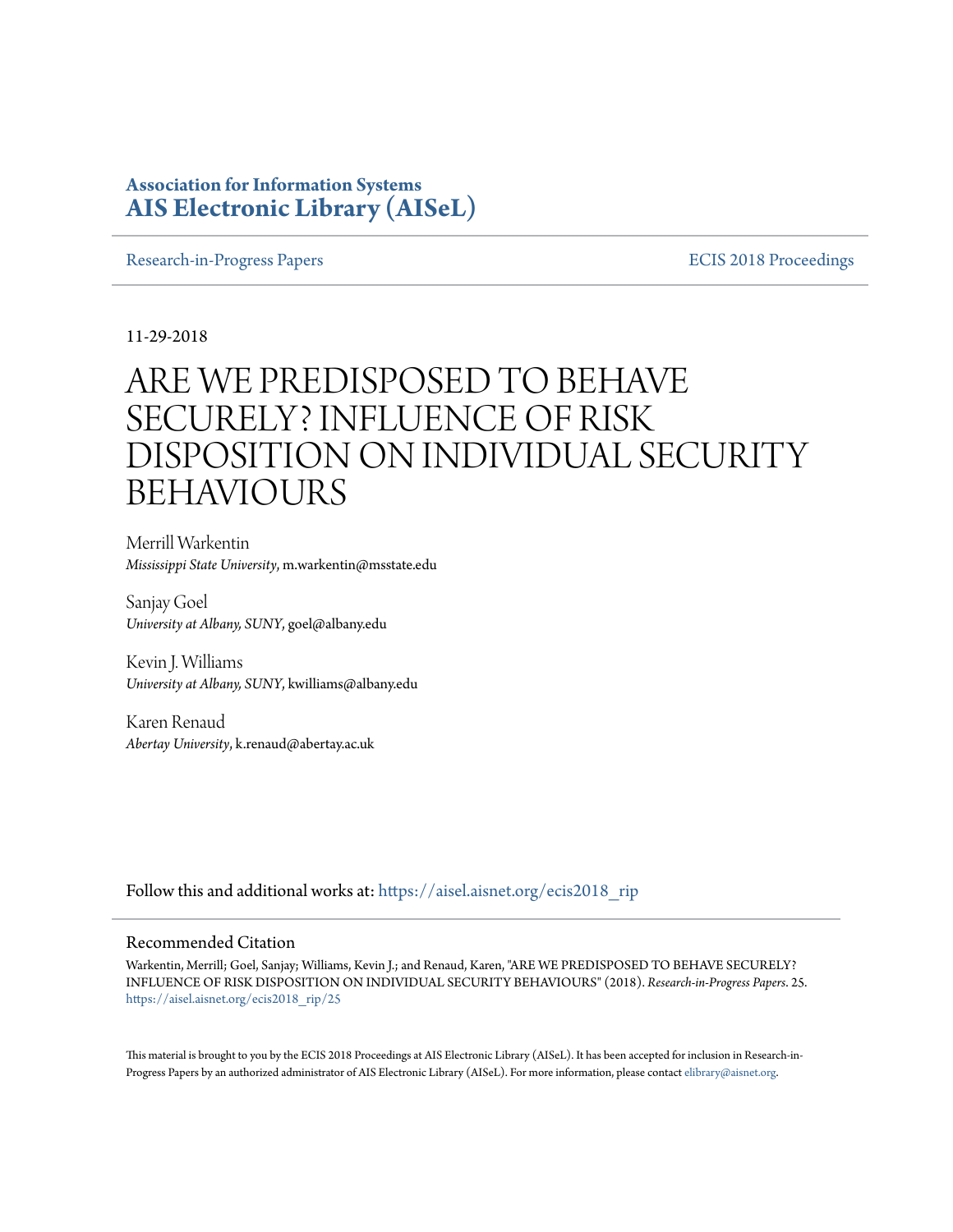# **ARE WE PREDISPOSED TO BEHAVE SECURELY? INFLUENCE OF RISK DISPOSITION ON INDIVIDUAL SECURITY BEHAVIORS**

*Research in Progress*

Warkentin, Merrill, Mississippi State University, USA, m.warkentin@msstate.edu Goel, Sanjay, University at Albany (SUNY), USA, goel@albany.edu Williams, Kevin J., University at Albany (SUNY), USA, kwilliams@albany.edu Renaud, Karen, Abertay University, Dunee, UK, k.renaud@abertay.ac.uk

### Abstract

*Employees continue to be the weak link in organizational security management and efforts to improve the security of employee behaviors have not been as effective as hoped. Researchers contend that security-related decision making is primarily based on risk perception. There is also a belief that, if changed, this could improve security-related compliance. The extant research has primarily focused on applying theories that assume rational decision making e.g. protection motivation and deterrence theories. This work presumes we can influence employees towards compliance with information security policies and by means of fear appeals and threatened sanctions. However, it is now becoming clear that security-related decision making is complex and nuanced, not a simple carrot- and stickrelated situation. Dispositional and situational factors interact and interplay to influence security decisions. In this paper, we present a model that positions psychological disposition of individuals in terms of risk tolerance vs. risk aversion and proposes research to explore how this factor influences security behaviors. We propose a model that acknowledges the impact of employees' individual dispositional risk propensity as well as their situational risk perceptions on security-related decisions. It is crucial to understand this decision-making phenomenon as a foundation for designing effective interventions to reduce such risk taking. We conclude by offering suggestions for further research.*

*Keywords: Information Security; Risk Disposition; Risk Tolerance; Risk Aversion.*

### **1 Introduction**

Are some individuals predisposed to taking security risks? This interesting question has not been answered adequately in the literature, particularly in the information security context. Research has long shown the influence of individual dispositional factors (including the so-called "Big Five Factors" and others) on a range of attitudes and behaviors. Such disposition differences might explain why two individuals with exposure to the same situations (organizational environment, training, threat vectors, etc.) often react to security threats in different ways, and why security policies do not guarantee compliance. Insiders continue to be identified as a primary vector for information security incidents (Willison and Warkentin 2013; ITRC, 2015), and why a majority of data breaches are caused by human vulnerabilities (Korolov, 2015). Such vulnerabilities enable hackers to bypass perimeter controls, such as firewalls, and enter into organizational networks or personal computers by social engineering methods, and also contribute to breaches facilitated with employees who are tricked into divulging information or permitting access to computers and networks. It is thus crucial to understand individual differences that impact employee security behavior.

It is, however, disingenuous to associate individual security behavior solely with disposition; the same individual would make dissimilar decisions in different situations. For instance, when in the middle of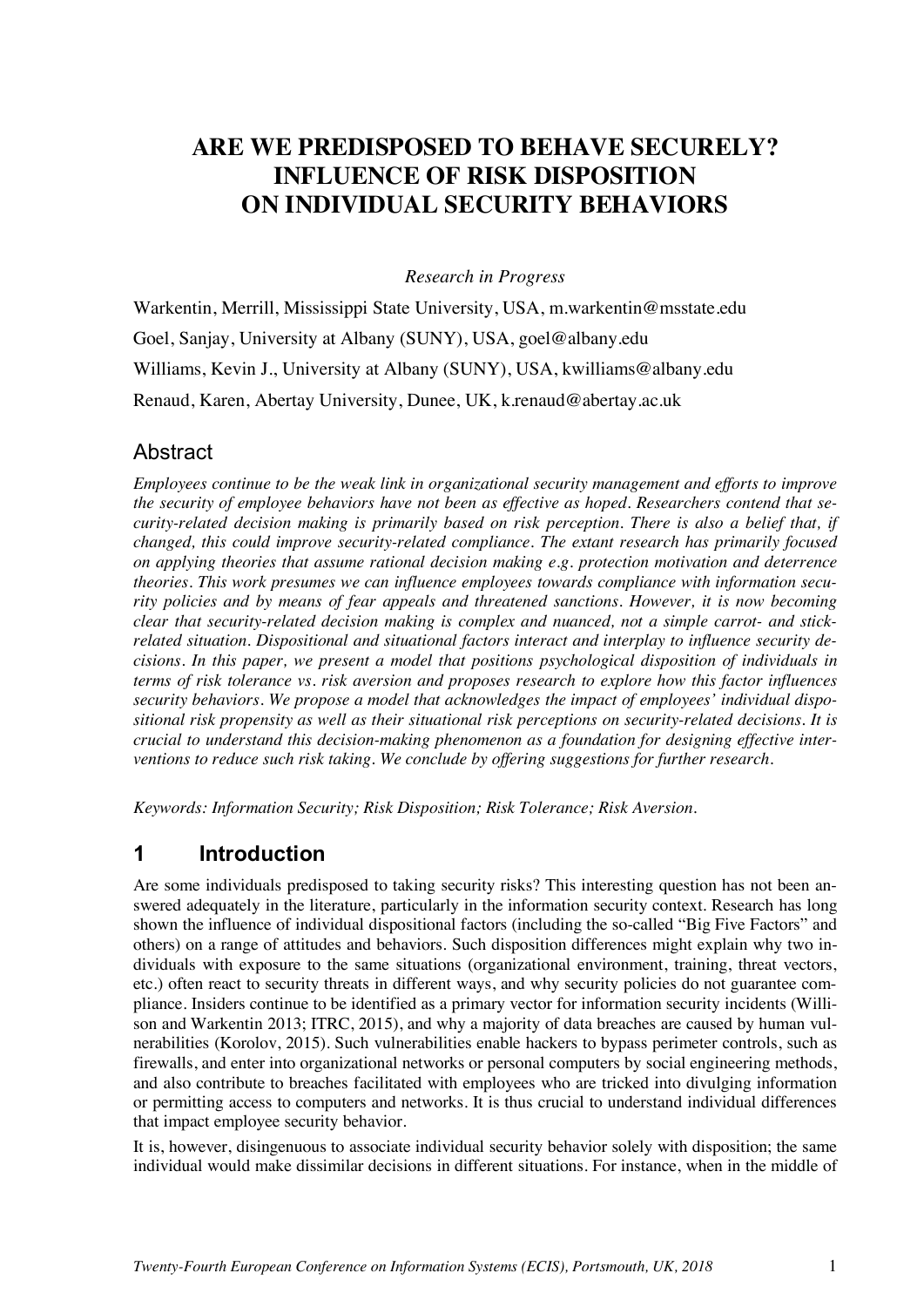a project, an employee might tend to ignore requests for software updates on computers. However, after just having finished a project, a worker would be likely to comply with a request to update software on their computer. We will approach this research by considering both dispositional and situational factors that influence security-related behavior, specifically suggesting dispositional risk tolerance or aversion as a significant factor contributing to information security behaviors. Nguyen and Kim (2017) show that there is difference in security behavior related to risk propensity; however, clearly risk propensity is highly context dependent and their research does not account for situational factors in risk-related decision making that we intend to examine. Our goal is to examine security behavior of individuals through the lens of risk decision making theories while considering both disposition and situational context.

Other researchers have studied risk-taking behavior in terms of individual differences and/or experiences. For example, Deo and Sundar (2015) demonstrated a significant gender difference in risk taking behaviors. Cameron and Shah (2015) found that personal experience of a disaster led to people behaving in a more risk averse way. Goudie *et al*. (2014) found that unhappy people were more likely to take risks than those who are happy. Even in rock climbing (Llewellyn and Sanchez, 2008), individual differences led to differences in risk-taking behavior. In several fields, there is evidence that personality differences are significantly implicated in risk-taking behaviors, and we will benefit greatly from the findings in other fields as we conduct the research outlined in this paper. Caspi *et al*. (1997) show a strong influence of personality in predicting health-risk behaviors. Mishra and Lalumière (2011) found that personality traits such as impulsivity, sensation-seeking, and low self-control were correlated with risk-taking behaviors. Jochemczyk *et al*. (2017) report that a Present-Hedonistic time perspective is linked to risk-taking propensity. Hoyle, Fejfar, and Miller (2000) found, in their study into sexual risk taking, that conscientiousness played a mitigating role in mediating risk-taking behavior.

The role of disposition and security behavior has been well studied but there is little research in the context of studying disposition and security behavior. The context of security is different than other fields where risks are relatively static compared to security where the threat landscape and risks are constantly evolving; resulting in a higher cognitive load in decision making. Also, we are evaluating users based on risk to the organization than the risk they perceive to their own wellbeing.

In this research, we plan to provide different situational contexts to users and then to elicit their projected behavior in the context. Their behavior will then be associated with their personality traits to study the role of disposition on security behavior. The rest of the paper is organized as follows: section 2 provides a brief review of the literature that focuses on the behavior theories used for explaining security behavior of individuals; section 3 presents our conceptual model for the paper along with the hypotheses and research design; section 4 discusses our methodology; section 4 discusses implications for research and practice and section 5 provides the conclusion to the paper.

# **2 Literature Review**

Several models that capture users' rational thinking have been used to study human security behavior, including the theory of planned behavior (TPB), protection motivation theory (PMT), and deterrence theory. The *theory of planned behavior,* first proposed by Azjen (1991), suggests that the intention of an individual to engage in a behavior is directly impacted by the individuals' personal beliefs about the behavior and expectation of others towards compliance with the behavior and by the perceived control of the individual in exercising the behavior. This presumes a rational approach to decision making and action.

*Protection motivation theory* (PMT) (Rogers, 1983) is based on classic risk analysis that postulates that the actions of a user are driven by a "cognitive mediating process" of assessing: (1) the perceived severity of threat, (2) the perceived vulnerability to the threat, (3) perceptions of utility of recommended behavior (recommended response to the threat), and (4) the user's self-efficacy in executing the behavior. Herath and Rao (2009b) used PMT to study the security behavior of employees in organization and found that (a) threat perceptions about the severity of breaches and response perceptions of response efficacy, self-efficacy, and response costs are likely to affect attitudes toward security policy;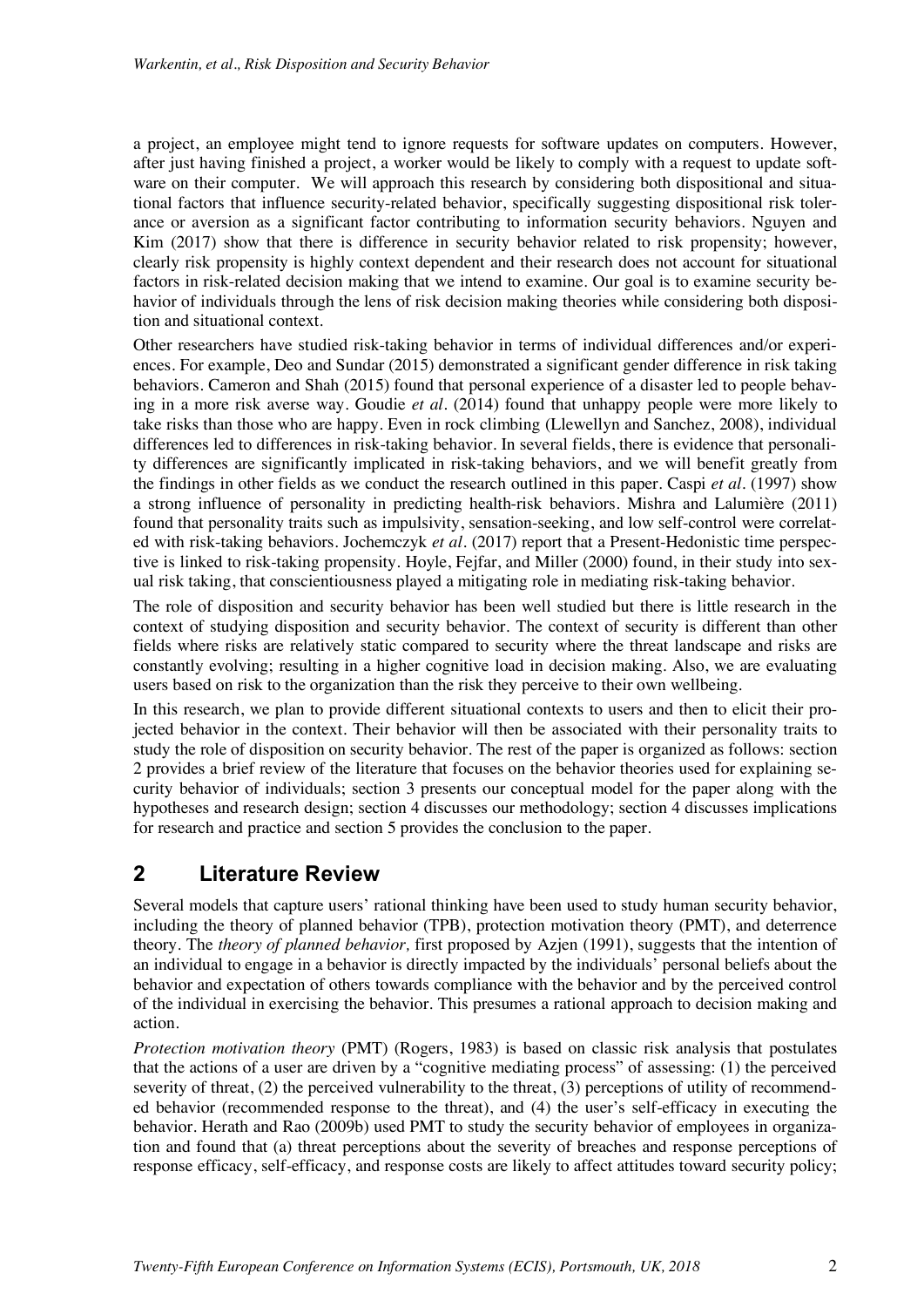(b) organizational commitment and social influence have a significant impact on compliance intentions; and (c) resource availability is a significant factor in enhancing self-efficacy, which in turn, is a significant predictor of policy compliance intentions. These essential perceptions can be manipulated by communicating a fear appeal to the employee, designed to enhance threat appraisal and coping appraisal factors mentioned above (Johnston and Warkentin 2010). However, the findings from numerous PMT-based studies have been inconsistent, leading to efforts to enhance fear appeals by making them more personally relevant (Johnston, *et al*. 2015).

*Deterrence theory*, the other primary foundation theory for information security behavior research, is also grounded on rational choice theory, and suggests that humans base decisions on an examination of the consequences of their actions in terms of gains (pleasure) and losses (pain). By increasing the "pain" through the imposition of formal sanctions (punishment), the decision calculus is altered such that the potential offender recognizes the consequences of policy violation in the workplace (such as employment termination) and is deterred from forming the behavioral intention to engage in such transgressions. Deterrence theory holds that the individual is dissuaded by greater levels of (1) perceived sanction severity, (2) perceived sanction susceptibility (likelihood of being caught and punished), and (3) sanction celerity or swiftness. By manipulating the levels of these three factors, the theory suggests that employers can deter their employees from engaging in policy violation behaviors. In the past two decades, a number of seminal studies have applied deterrence theory to explain IS behaviors such as computer abuse (D'Arcy *et al*. 2009; Straub and Welke 1998; Harrington 1996), information security policy violations by employees (Siponen and Vance 2010; Willison and Warkentin 2011), internet usage policy violations (Ugrin *et al*. 2008), and illegal copying of software (Siponen *et al*. 2012). However, as with the application of PMT to the focal phenomenon, the research results have been mixed (D'Arcy and Herath 2011).

Each of these foundational theories is based on the assumption of rational choice in human decisions. There is an implicit assumption that we are motivated to avoid negative consequences, i.e. losses from threats or punishment via sanctions. Several studies, however, have shown that assumptions about rationality are unsound because they do not adequately explain people's actual real-world decisions. Decision makers have repeatedly been shown to violate the tenets of expected utility in making risk decisions based on framing effects (Gilovich, Friffin, and Kahneman, 2002; Hastie and Dawes 2001; Kahneman and Tversky, 1979; and Tversky and Kahneman, 1981). Tversky and Kahneman (1981) show that risk decisions are situational. Research has shown that individuals are risk-averse when dealing with gains, but are risk-seeking when faced with information regarding losses. These studies have been conducted at a population level, but we will apply these principles to our study of individual behavior. Moreover, in the information security context, people are influenced by their social context and their reliance on their colleagues (Posey *et al*., 2014).

There are likely to be individual differences that impact risk decision making. These differences need to be understood, especially in the context of information security. Warkentin *et al*. (2012a) and Johnston, *et al*. (2016) discuss the influence of personality traits and meta-traits in predicting the intention to comply with security policies and have found that complex interactions between various Big Five personality factors, known as meta-traits, influence individuals' perceptions of threats and sanctions, and offer insights into designing proper organizational measure such as security training that extends beyond the simple "one size fits all" approaches currently employed. Shropshire *et al*. (2015) evaluate the role of conscientiousness and agreeableness personality traits and found that they partially explain the discrepancy between behavioral intention and actual behavior in the security context.

Fundamentally, situational human risk behavior is likely to be influenced by individual perceptions of risk that can be simplified to an assessment of the potential *rewards* for risky behavior vs. potential *costs*. It's a balancing act: perceived rewards vs. uncertain costs. Risk taking increases as perceived magnitude of loss decreases or expected reward increases. It is clear that situational factors play a large part in decision making under uncertainty and risk. For instance, individuals may engage in highrisk behavior in their personal life yet be very conservative when making decisions at work. However, individual differences in risk tolerance and risk propensity may play a role too. That is, a person's in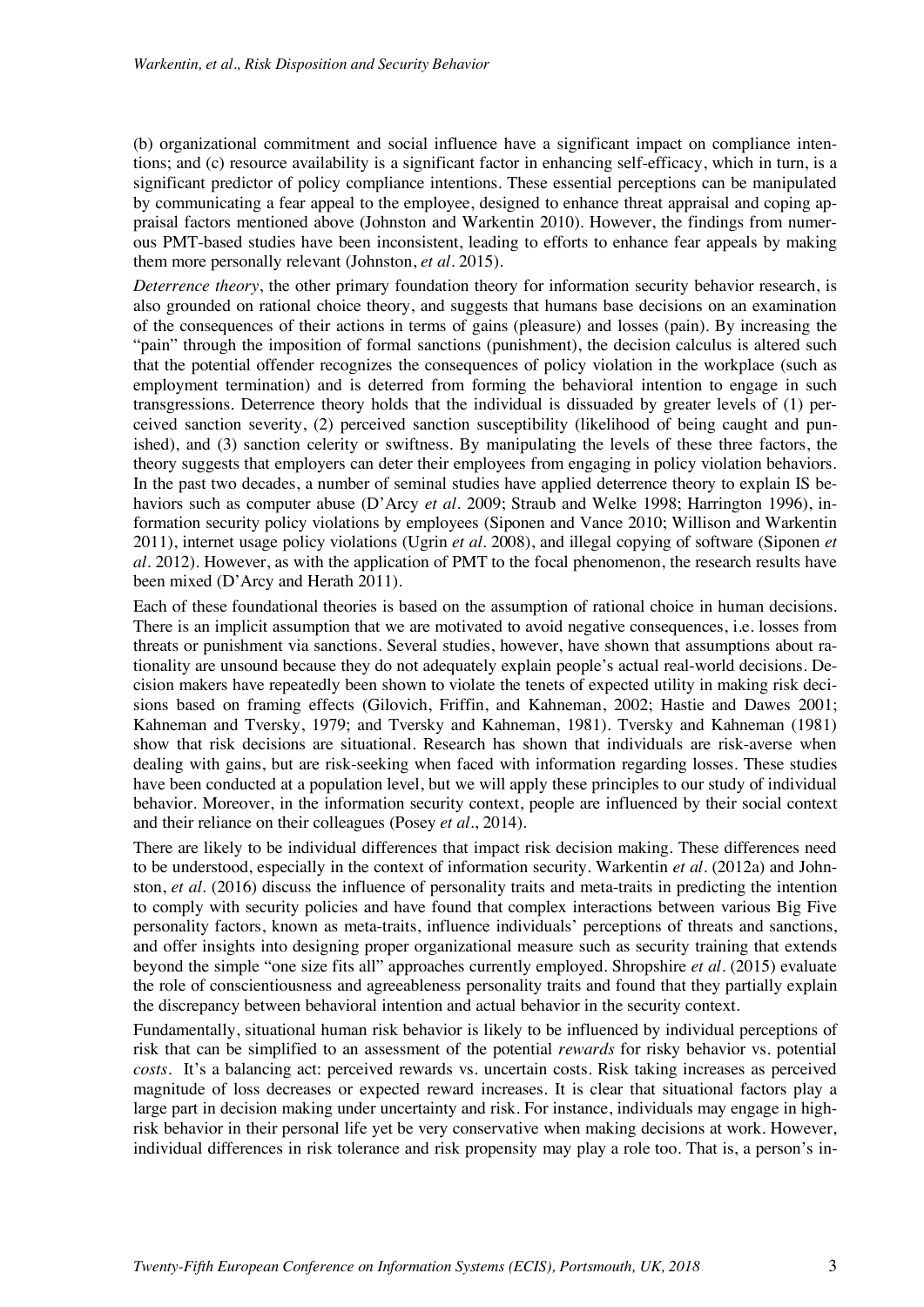herent propensity toward risky behavior may influence the risk calculus underlying security behavior. Risk seekers are likely to have reduced perceptions of loss and reward than those who are risk-averse.

Individual risk behavior is complicated and the result of several interacting influences, including situational cues regarding rewards and threat, prior disposition to risk, possibly framed by previous outcomes in risk situations, and tendency towards sensation-seeking behaviors (Zuckerman *et al.*, 1964, Zuckerman, 1974; Zuckerman and Kuhlman, 2000). Personality traits also play a role, with high risk behavior associated with high extraversion and openness, and low neuroticism, agreeableness, and conscientiousness (Nicholson *et al*., 2005).

We argue that information security behavior is influenced in part by individual differences in risk propensity. That is, a person's tendency to engage in unsecure acts is due in part to a willingness to take risks. Rohrmann (2004) defines risk propensity as a general positive attitude toward taking recognized risks. In an information security context, risk propensity may lead people to ignore or overlook security warnings and policies. In this paper, we present a blueprint of research that will examine the psychological disposition of individuals in terms of risk tolerance vs. risk aversion and the degree to which this balance will influence their security behaviors. Based on this fundamental premise, we intend to propose a model to study: (1) Impact of dispositional risk on computer security behavior; and (2) Degree to which we may be able to consequently impact risky behavior. Subsequent to this we attempt to answer the following research questions:

- 1. Does dispositional risk tolerance influence situational/contextual risk tolerance in context of computer security behavior?
- 2. Does general propensity to risk taking influence the mental calculus of risk in a specific situation, with particular application to the information security decision-making context?

# **3 Proposed Research Model**

Our conceptual model is displayed in Figure 1 and expands on a model of decision making presented by Sitkin and Weingart (1995), which incorporated both risk propensity and risk perception (Figure 1). Risk *perception* is the assessment of "the expected loss by an individual and the uncertainty associated with the event". Risk *propensity* is defined as "an individual's tendency to undertake risky behavior" (p. 12). They further note that risk propensity is an emergent trait that evolves from outcomes of previous decisions and risk perceptions are also shaped by prior outcomes. Finally, they contend that framing can influence risk perception and consider that as an antecedent to risk perception in their model. This is a more realistic view of risk decisions and we use this to more comprehensively model security-related decision making.



*Figure 1: Sitkin and Weingart (1995) Risk Decision Model*

Although risk propensity has been examined in several contexts (e.g., age (Duell *et al*., 2017), financial decision making (Stewart and Roth, 2001), gender (Morgenroth *et al*., 2017), driving behavior (Hatfield and Fernandes, 2008), health behavior (Harrison *et al*., 2005), measurement of the construct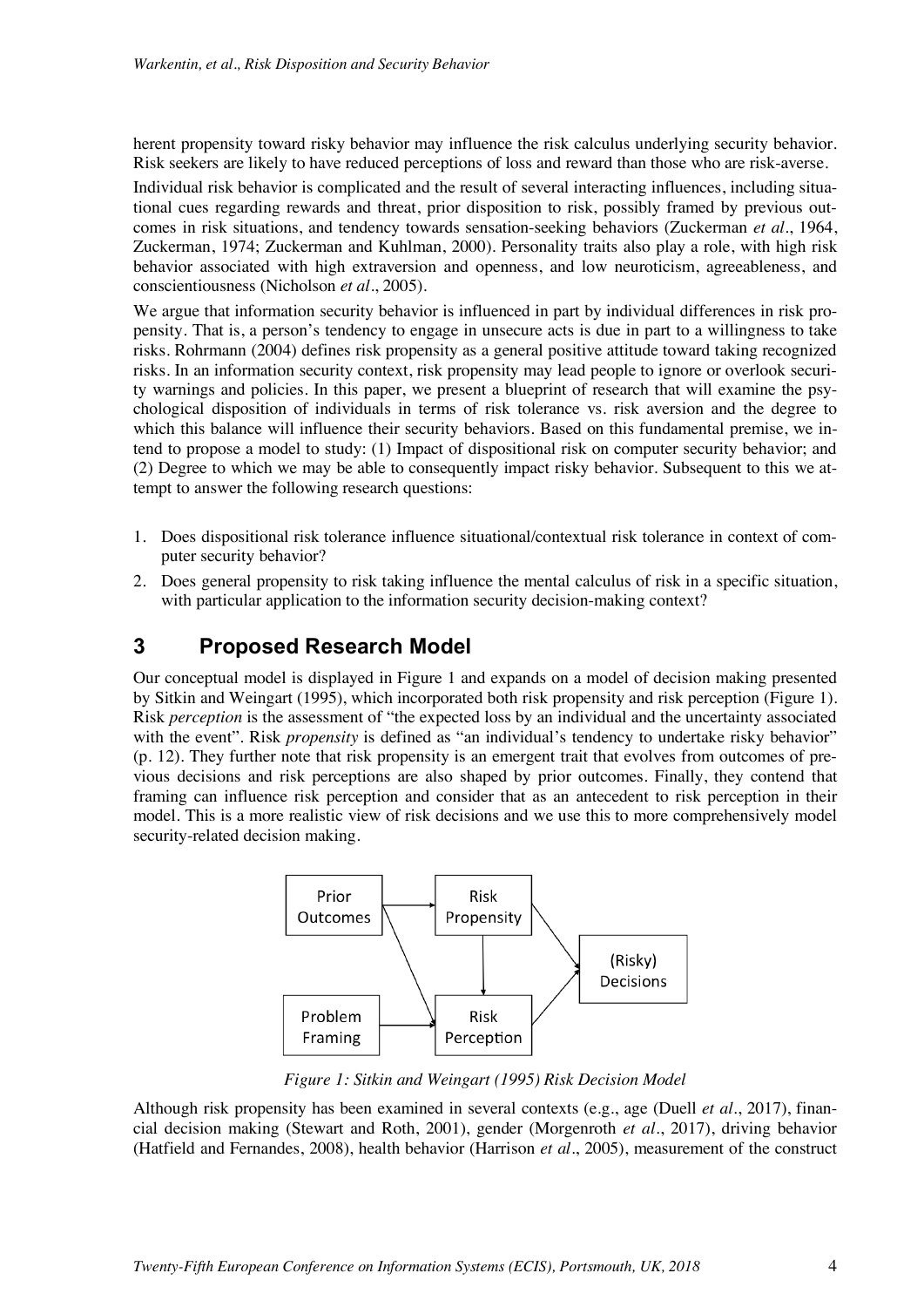is problematic (Renaud and Warkentin, 2017). Hatfield and Fernandes (2008) identified several problems with existing measures of risk propensity, including inferring propensity from self-reports of risky behavior (circular logic), and the failure to distinguish risk propensity from risk perception (i.e., separating the willingness to engage in risky behavior from the perception that the behavior is risky). Other research has equated risk propensity with sensation seeking, but that represents a very narrow view of what is most likely a multi-dimensional construct. Rohrmann (2004) presented and validated a multi-dimension measure of risk propensity that we will apply to the information security context. This measure assesses the motives behind valuing risk positively in addition to risk aversion and experience-seeking tendencies.



*Figure 2. Conceptual Risk Decision Model*

#### **3.1 Hypotheses**

Our original intention was to determine whether there was a behavioral link between risk disposition and risk perception. If such a link exists, lessened perceptions could lead to riskier behaviors. Hence we intend to explore the link between individual risk propensity and risk perception (H2), and between such perception and risk-related decisions (H1). Risk propensity is also likely to colour an individual's perception of the rewards and costs of a particular behaviour (H6), and this will potentially color their risk perceptions too (H4). Since situational factors will be likely to mediate this, we also plan to explore this causal link (H5). Finally, if they have engaged in a particular behavior before, we need to ascertain whether this impacts their risk perceptions too (H3).

- H1a: As perceptions of risk increase in security domain, it leads to less risky (security) behavior
- H1b: As perceptions of risk decrease in a security domain, it leads to more risky (security) behavior
- H2: Risk propensity influences risk perception in security domain, such that individuals with high propensity for risk (or "risk-seekers") are likely to perceive less risk in any particular setting
- H<sub>3</sub>: Prior positive outcomes from previous risk decisions reduces the level of risk perception
- H3b: Prior negative outcomes from previous risk decisions increases the level of risk perception
- H4a: Prior positive outcomes from previous risk decisions reduces the level of risk propensity
- $H4<sub>b</sub>$ : Prior negative outcomes from previous risk decisions increases the level of risk propensity
- H5a: Situational factors influence perceived rewards
- $H5<sub>b</sub>$ : Situational factors influence perceived costs
- H6a: Risk propensity influences perceived rewards
- $H6<sub>b</sub>$ : Risk propensity influences perceived costs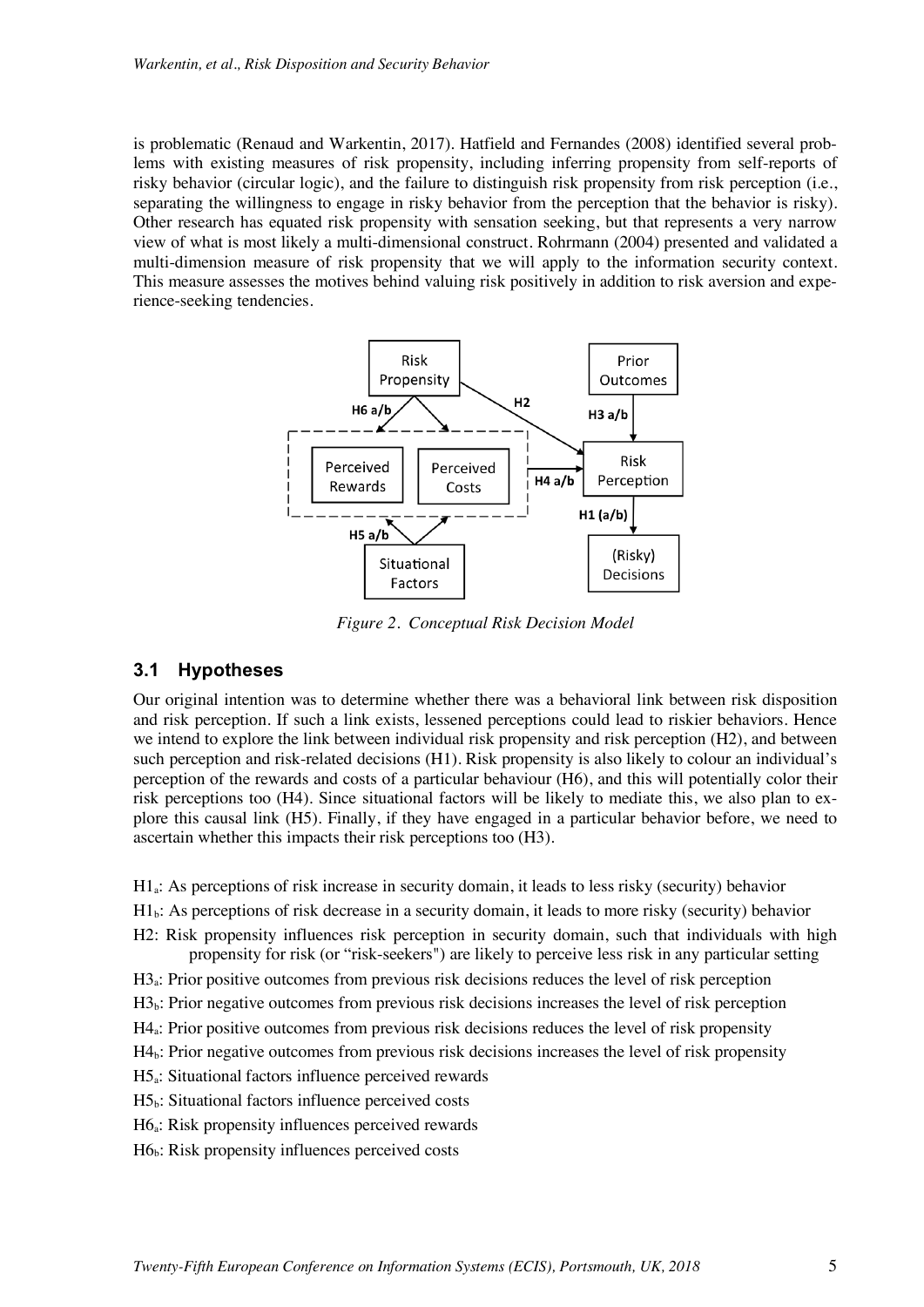#### **3.2 Research Design**

To assess our research hypotheses empirically, we propose an experimental design in which we measure individual dispositional variables with established scales, we manipulate situational variables (such as levels of threat and sanctions, as Johnston, *et al*. (2016) did), and we hold other variables constant, which will enable us to measure associations with (or impacts on) the dependent variable: behavioral intent either to comply with, or violate, information security policies. (We will also seek to measure actual behavior where possible, within the constraints of our data collection regime). The proximal measure for this behavior will likely be the research subject's stated security decisions within a scenario context. Furthermore, we anticipate mediation from risk perceptions – namely the perceptions of situational risk (which we will measure in the context of research scenarios) and the measure of dispositional risk by the individual decision makers, following extant rigorous measures found in the literature.

We plan to use an experimental design because our model and hypotheses are grounded in theory and published research. We are interested in testing causal relationships specified in our model and hence an experimental design is deemed most appropriate because it will allow us to manipulate independent variables, control extraneous and nuisance variables, and observe effects on outcome variables. The constructs of interest are relevant to different populations and situations and thus can be tested using various samples. We plan a combination of lab and field experiments, where we present or place participants in scenarios that require decisions to comply with security policies or heed security warnings. We will measure risk propensity as an individual variable, manipulate situational factors, measure risk perceptions, and observe decisions. We anticipate measuring prior outcomes by asking subjects about their experiences with threats and responses, using measures established by Mutchler and Warkentin (2015). We will also apply previously published and validated scales for dispositional factors such as personality traits and meta-traits (Johnston, *et al*., 2016) and dispositional risk aversion (Filbeck *et al.,*  2005). The situational variables (independent variables) will be factors that might influence the costreward calculus that underlies security decisions, such as time urgency, workload, environmental safeguards, incentives, and social norms and pressure. All measurement scales will be developed according to established guidelines (Churchill, 1979; Diamantopoulos and Winklhofer, 2001) for scale development, including literature reviews, expert panel reviews for construct validity and face validity, and pilot studies to establish scale and item validity with confirmatory factor analysis.

Initial studies might be low-fidelity simulations where participants are presented with a number of different scenarios (that manipulate situational variables) and are asked to indicate how they would respond to the scenario. Following guidelines for mixed-method research provided by Venkatesh, Brown, and Bala (2014), we will commence with qualitative data collection using in-depth interviews to establish design validity (including descriptive validity, credibility, and transferability) and inferential validity (including interpretive validity and confirmability), which will then guide our subsequent research methods. These studies can be conducted with participants face-to-face in a laboratory setting (e.g., using university employees and students) and online with specially selected panels of participants using assessment service providers such as Qualtrics. We will follow these studies with experiments in which participants perform realistic job-related tasks that involve security decisions. We have relationships with several organizations that will allow us to recruit their employees for these experiments. We have also designed and used in-basket and job simulation tasks that can be adapted for use in these experiments.

The scenarios used in the various studies will be designed to assess the impact of disposition and situational factors (and their interaction) on a range of information security decision outcomes, such as password hygiene decisions, data backup decisions, physical security decisions, encryption decisions, online activity decisions, and others, which will enable us to generalize to information security policy compliance overall, as well as general computer security hygiene. Scenario development will conform with guidelines established by Siponen and Vance (2014).

Our model predicts that situational factors and risk propensity have indirect effects on risk perception, through perceived rewards and costs of security compliance. Risk propensity and prior outcomes are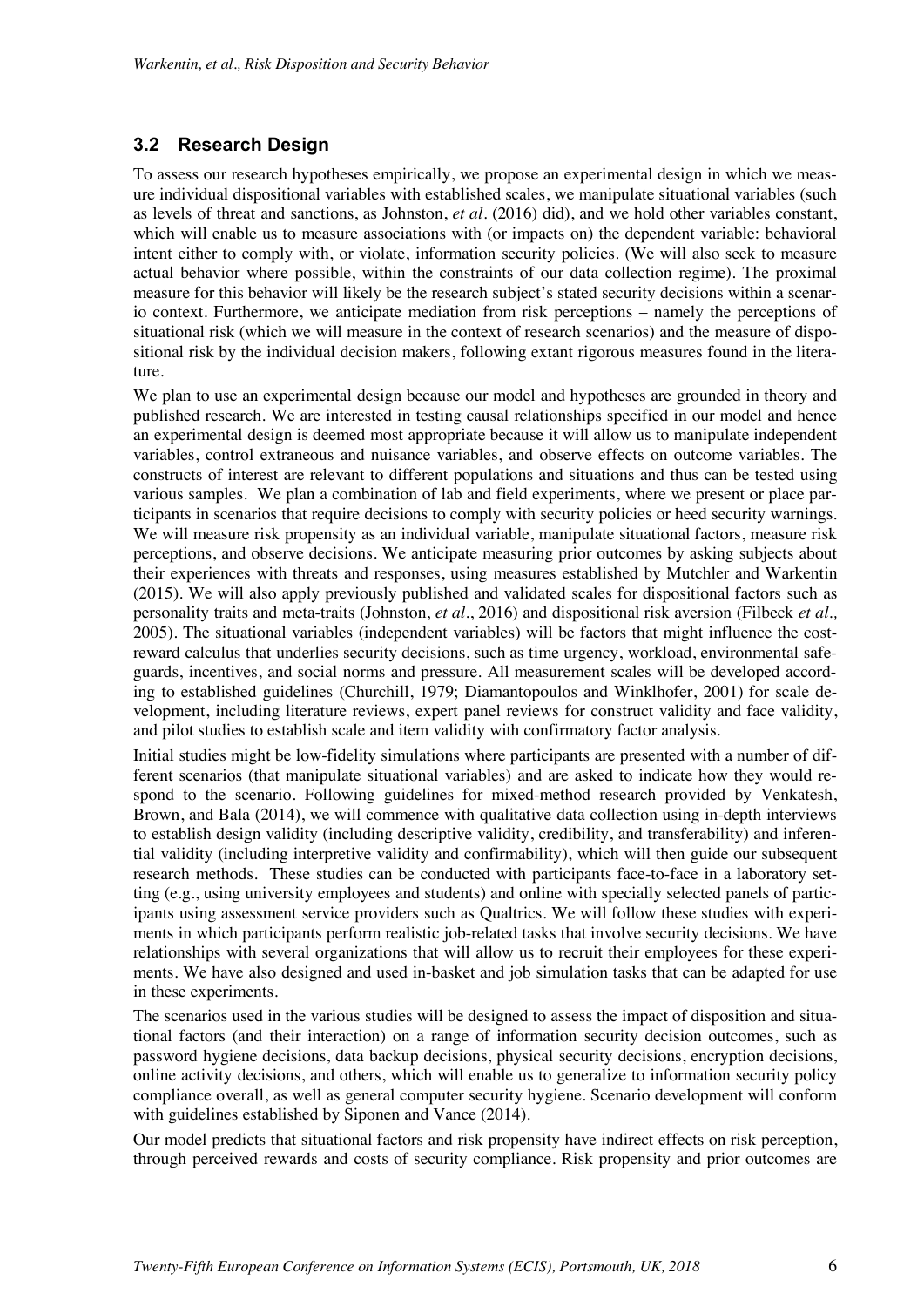also seen as having direct effects on risk perception. The complete model will be tested in phases. First, we will test mediated effects of situational and disposition variables on risk perception through perceived rewards and costs. We will use the bootstrapping approach to statistical mediation analysis with a categorical independent variable (i.e., situational factor) outlined by Hayes and Preacher (2014). This will allow us to assess the indirect, direct, and total effects of risk propensity and situational variables on risk perception. Next, we will test the relationship between risk perceptions and risk decisions and examine if risk perceptions mediate the effects of prior outcomes, risk propensity, and risk calculus.

#### **4 Implications for Research and Practice**

In devising interventions to reduce risk taking in the information security context, we need to ground our work in an appreciation of the variability of risk-taking behaviors leading to non-compliance. As a discipline, we do not yet have that insight. Empirical findings are required in order to advance the field in this respect. Further research is required so that we can formulate appropriate interventions that reduce risky information security behaviors. Jeffery (1989) argues that any intervention to reduce risktaking behavior should meet three requirements: (1) benefits to the individual are substantial and virtually guaranteed, (2) the interval to realisation of the benefit is short, and (3) response cost of the behavior is low. Information security behavior, on the contrary: (1) is often costly in terms of effort, (2) benefits to the individual (as opposed to the organisation) are marginal, and (3) benefits are seldom realised at all by the person carrying out the behavior. This makes mitigation of risk taking in the security context particularly challenging. This is particularly the case if we persist in using the tried yet untested interventions currently deployed by organizational managers, namely one-size-fits-all information security training, augmented by persuasive messages (such as fear appeals) and official sanctions (punishments). We need a deeper understanding of why people decide to behave riskily, on an individual and societal level. Once we have this understanding we can design interventions in a more nuanced and effective way. In the long run, this basic scientific understanding of the nature of human decision making in this context will also convey to organizational practice as the scientific results are translated into operational programs implemented within the organizational context.

### **5 Conclusions and Future Work**

Grounded in the perspective that individuals often follow irrational decision processes, we suggest a variance model to explain information security decisions that incorporates human dispositional factors as well as situational factors as antecedents. Deeper understanding of user decision making in the context of information security behavior will enhance our ability to tailor specific interventions for different employees to improve their effectiveness. The research is based on the human risk decisionmaking model proposed by Sitkin and Weingart (1995). It incorporates psychological risk propensity of individuals and their perceptions of risk based on situational factors. We seek to establish the theoretical foundations for an empirical research study to be conducted over the next year. We believe the research findings from our study will facilitate a richer, more granular application of organizational influence measures, ranging from personalized security training to customized persuasive messages, which will prove to be more effective means to encourage improved employee security decisions.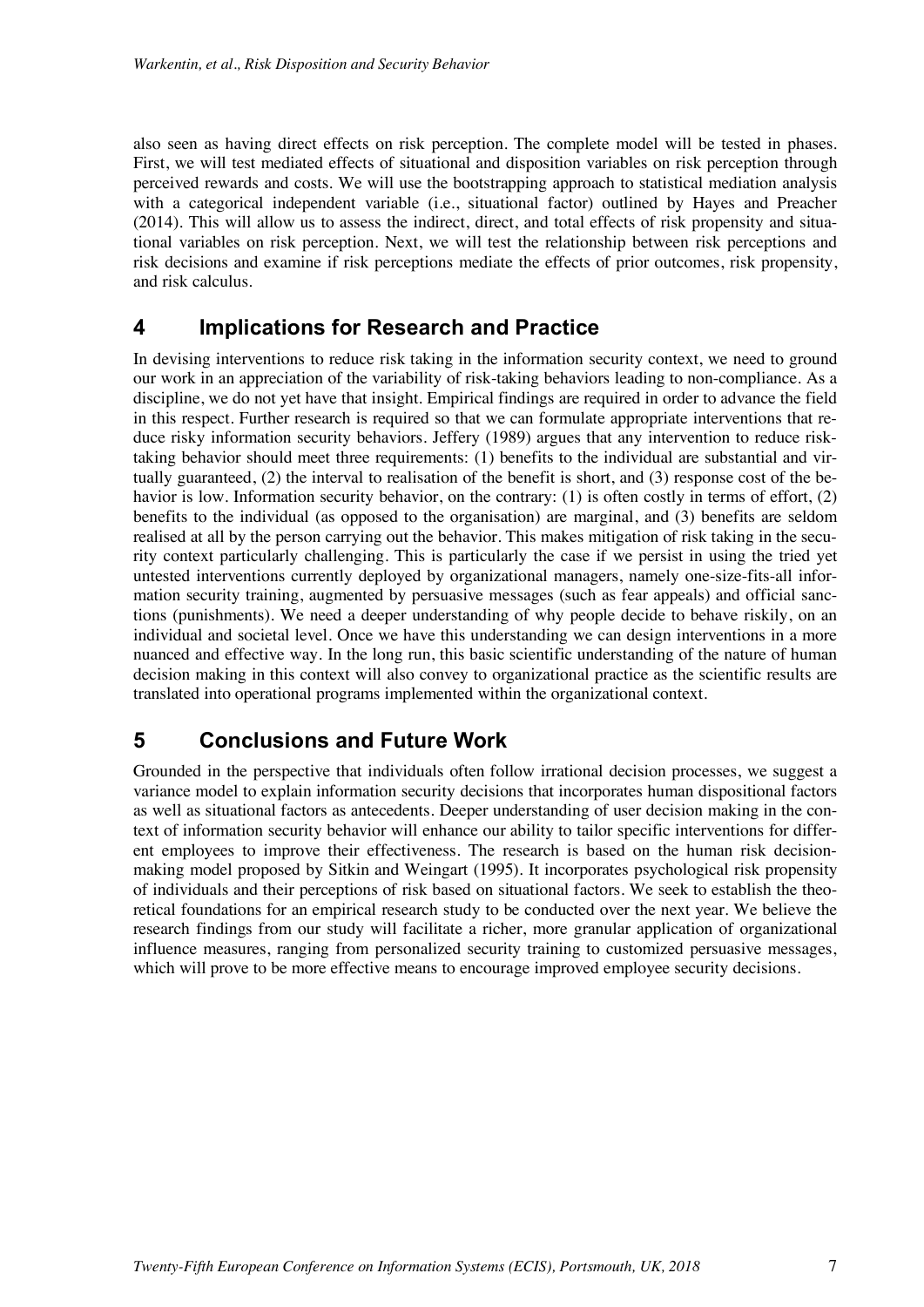#### References

- Ajzen, I. (1991). "The theory of planned behavior," *Organizational Behavior and Human Decision Processes* 50(2), 179-211.
- Bulgurcu, B., H. Cavusoglu, and I. Benbasat. (2010). "Information security policy compliance: An empirical study of rationality-based beliefs and information security awareness," *MIS Quarterly* 34(3), 523-548.
- Cameron, L. and M. Shah. (2015). "Risk-taking behavior in the wake of natural disasters," *Journal of Human Resources* 50(2), 484-515.
- Caspi, A., D. Begg, N. Dickson, H. Harrington, J. Langley, T. E. Moffitt, and P. A. Silva. (1997). "Personality differences predict health-risk behaviors in young adulthood: evidence from a longitudinal study," *Journal of Personality and Social Psychology* 73(5), 1052-1063.
- Churchill, G. A., Jr. (1979). "A paradigm for developing better measures of marketing constructs," *Journal of Marketing Research* 16, 64-73.
- Crossler, R. E., A. C. Johnston, P. B. Lowry, Q. Hu, M. Warkentin, and R. Baskerville. (2013). "Future directions for behavioral information security research," *Computers & Security* 32 (1), 90-101.
- D'Arcy, J., Hovav, A., and D. Galletta. (2009). "User awareness of security countermeasures and its impact on information systems misuse: A deterrence approach," *Information Systems Research* 20(1), 79-98.
- D'Arcy, J., and T. Herath. (2011). "A review and analysis of deterrence theory in the IS security literature: Making sense of the disparate findings," *European Journal of Information Systems* 20(6), 643–658.
- Deo, M. and V. Sundar. (2015). "Gender difference: Investment behavior and risk taking," *SCMS Journal of Indian Management* 12(3), 74-81.
- Diamantopoulos, A., and H. M. Winklhofer. (2001). "Index construction with formative indicators: An alternative to scale development," *Journal of Marketing Research* 38(2), 269-277.
- Duell, N., Steinberg, L., Icenogle, G., Chein, J., Chaudhary, N., Di Giunta, L., Dodge, K.A., Fanti, K.A., Lansford, J.E., Oburu, P. and Pastorelli, C. (2017). "Age patterns in risk taking across the world," *Journal of Youth and Adolescence*, 1-21.
- Filbeck, G., P. Hatfield, and P. Horvath. (2005). "Risk aversion and personality type," *The Journal of Behavioral Finance* 6(4), 170-180.
- Fishbein, M., and I. Ajzen. (1975). *Belief, Attitude, Intention and Behavior: An Introduction to Theory and Research.* Reading, MA: Addison-Wesley.
- Gilovich, T., D. Griffin, and D. Kahneman. (2002). *Heuristics and biases: The psychology of intuitive judgment*. New York: Cambridge University Press.
- Goudie, R. J., S. Mukherjee, J. E. Neve, A. J. Oswald, and S. Wu. (2014). "Happiness as a driver of risk‐avoiding behaviour: Theory and an empirical study of seatbelt wearing and automobile accidents," *Economica* 81(324), 674-697.
- Harrington, S. J. (1996). "The effect of codes of ethics and personal denial of responsibility on computer abuse judgments and intentions," *MIS Quarterly* 20(3), 257-278.
- Harrison, J. D., Young, J. M., Butow, P., Salkeld, G., & Solomon, M. J. (2005). "Is it worth the risk? A systematic review of instruments that measure risk propensity for use in the health setting," *Social Science & Medicine*, 60(6), 1385-1396.
- Hastie, R. and R.M. Dawes. (2010). *Rational choice in an uncertain world: The psychology of judgment and decision making*. Thousands Oaks, CA: Sage.
- Hatfield, J. and R. Fernandes. (2009). "The role of risk-propensity in the risky driving of younger drivers," *Accident Analysis and Prevention* 41, 25-35.
- Hayes, A.F., and Preacher, K.J. (2014). Statistical mediation analysis with a multicategorical independent variable. *British Journal of Mathematical and Statistical Psychology, 67, 451-470*.
- Herath, T., and H. R. Rao. (2009a). "Protection motivation and deterrence: A framework for security policy compliance in organisations," *European Journal of Information Systems* 18(2), 106-125.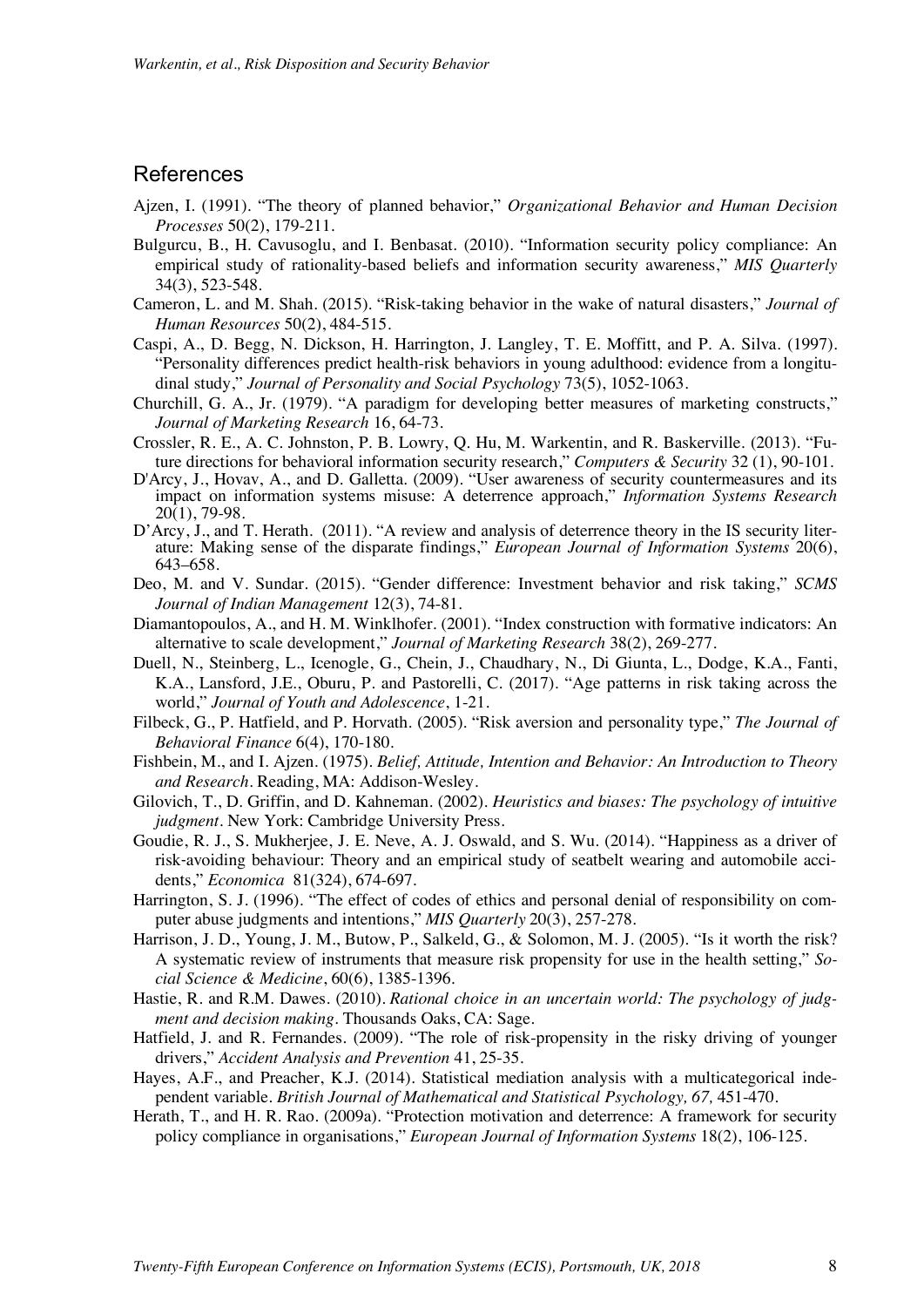- Herath, T., and H. R. Rao. (2009b). "Encouraging information security behaviors in organizations: Role of penalties, pressures and perceived effectiveness," *Decision Support Systems* 47(2), 154- 165.
- Hoyle, R. H., M. C. Fejfar, and J. D. Miller. (2000). "Personality and sexual risk taking: A quantitative review," *Journal of Personality* 68(6), 1203-1231.
- ITRC. (2015). "Data Breach Insider Theft Category Summary," *Identity Theft Resource Center*, San Diego, CA, USA http://www.idtheftcenter.org/ITRC-Surveys-Studies/2015databreaches.html. Accessed 23 November 2015.
- Jeffery, R. W. (1989). "Risk behaviors and health: Contrasting individual and population perspectives," *American Psychologist* 44(9), 1194-1202.
- Jochemczyk, Ł., Pietrzak, J., Buczkowski, R., Stolarski, M., & Markiewicz, Ł. (2017). "You only live once: Present-hedonistic time perspective predicts risk propensity," *Personality and Individual Differences* 115, 148-153.
- Johnston, A. C., and M. Warkentin. (2010). "Fear appeals and information security behaviors: An empirical study," *MIS Quarterly* 34(3), 549-566.
- Johnston, A. C., M. Warkentin, and M. Siponen. (2015) "An enhanced fear appeal framework: Leveraging threats to the human asset through sanctioning rhetoric." *MIS Quarterly* 39 (1), 113-134.
- Johnston, A. C., M. Warkentin; M. McBride, and L. D. Carter. (2016,). "Dispositional and situational factors: Influences on information security policy violations," *European Journal of Information Systems* 25(3), 231-251.
- Kahneman, D. and A. Tversky. (1979). "Prospect theory: An analysis of decision under risk," *Econometrica: Journal of the Econometric Society* 47, 263-291.
- Korolov, M. (2015). "Human error is a significant factor in the majority of data breaches." *CSO Online April 10*. http://www.csoonline.com/article/2908475/security-awareness/surveysemployees-at-fault-in-majority-of-breaches.html. Accessed 22 Nov 2015.
- Llewellyn, D. J., and X. Sanchez. (2008). "Individual differences and risk taking in rock climbing." *Psychology of Sport and Exercise* 9(4), 413-426.
- Mishra, S., and M. L. Lalumière. (2011). "Individual differences in risk-propensity: Associations between personality and behavioral measures of risk," *Personality and Individual Differences* 50(6), 869-873.
- Morgenroth, T., Fine, C., Ryan, M. K., & Genat, A. E. (2017). "Sex, drugs, and reckless driving: Are measures biased toward identifying risk-taking in men?" *Social Psychological and Personality Science*, 1948550617722833.
- Mutchler, L. A. and M. Warkentin. (2015) "How direct and vicarious experience promotes security hygiene." *Proceedings of the 10th Annual Symposium on Information Assurance (ASIA)*, Albany, NY, 2-6.
- Nicholson, N., E. Soane, M. Fenton-O'Creevy, and P. Willman (2005) "Personality and domain specific risk taking," *Journal of Risk Research* 8 (2), 157-176.
- Nguyen, Q. & Kim, D. (2017). Enforcing Information Security Protection: Risk Propensity and Self-Efficacy Perspectives. *Proceedings of the 2017 Hawaii International Conference on System Sciences*.
- Posey, C., T. L. Roberts, P. B. Lowry, and R. T. Hightower. (2014) "Bridging the divide: A qualitative comparison of information security thought patterns between information security professionals and ordinary organizational insiders," *Information & Management* 51(5), 551-567.
- Renaud, K. and M. Warkentin. (2017). Risk Homeostasis in Information Security: Challenges in Confirming Existence and Verifying Impact. *New Security Paradigms Workshop*. Santa Cruz. October.
- Rogers, R. W. (1983). "Cognitive and physiological processes in fear appeals and attitude change: A revised theory of protection motivation," In Cacioppo, J. T. & Petty, R. E. (Eds.), *Social Psychophysiology: A Sourcebook* (pp. 153-176). New York: Guildford Press.
- Rohrmann, B. (2002). *Risk attitude scales: Concepts and questionnaires. Project report*. Available at http://www.rohrmannresearch.net/pdfs/rohrmann-ras-report.pdf. (Last accessed, November 25, 2015).